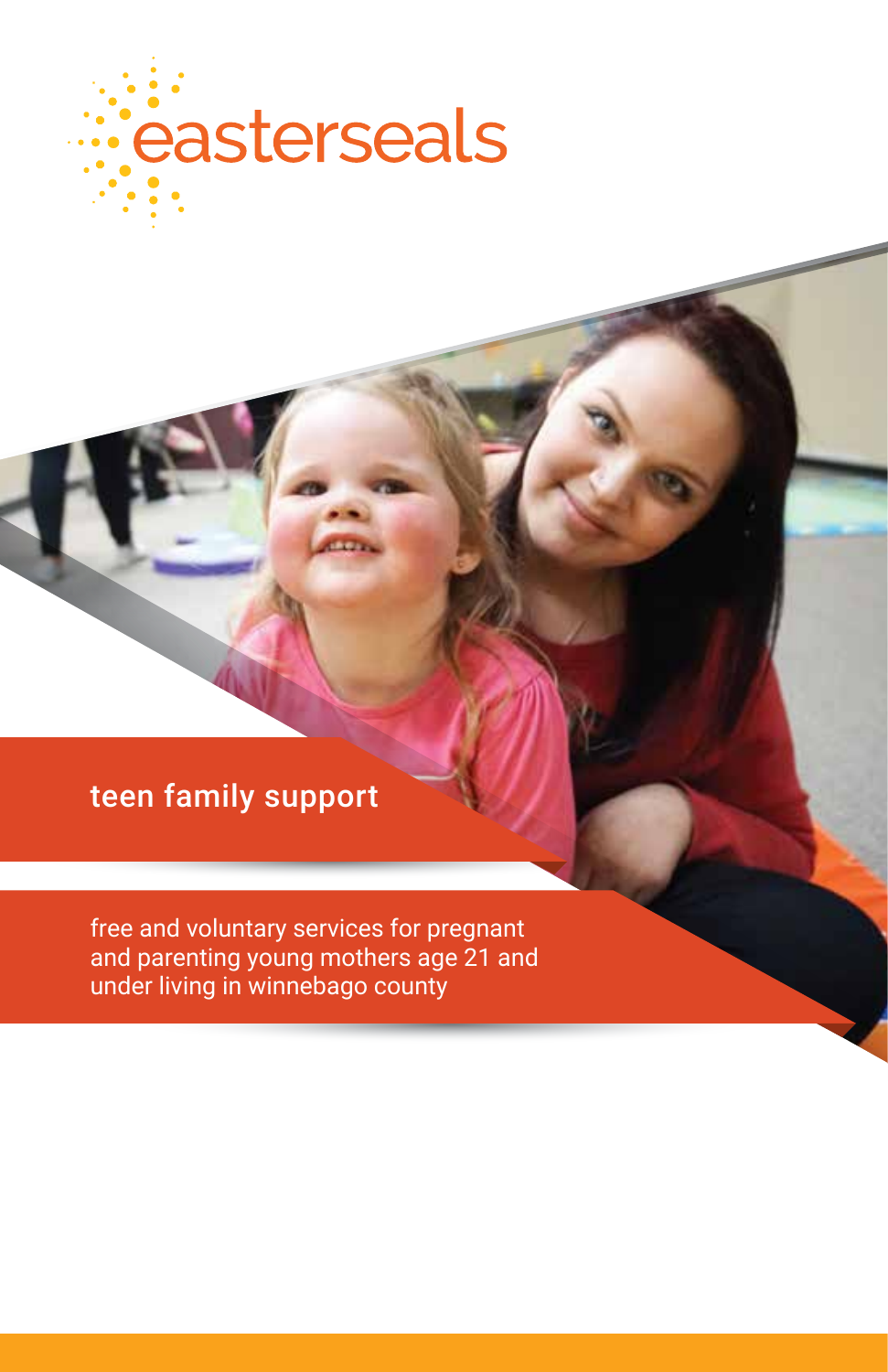

### Teen Family Support

Easterseals Teen Family Support assists pregnant and parenting teenagers living in Winnebago County. Teen Family Support assists in developing and improving healthy parent/child relationships which, fosters successful child development. All Teen Family Support services are free and voluntary.

#### What can Teen Family Support do for me?

Pregnancy can be an uncertain and often scary time for any woman, but the added stress of school, work and friends make it more challenging for teenagers. Teen Family Support provides you with long-term support as you go through pregnancy, labor and delivery, and becoming a new mom.

- > One-on-one support through Doulas and Family Support Workers
- > Support and information through Prenatal and Parenting Support Groups
- > Access to valuable community resources
- > Help with continuing education, finding quality childcare and employment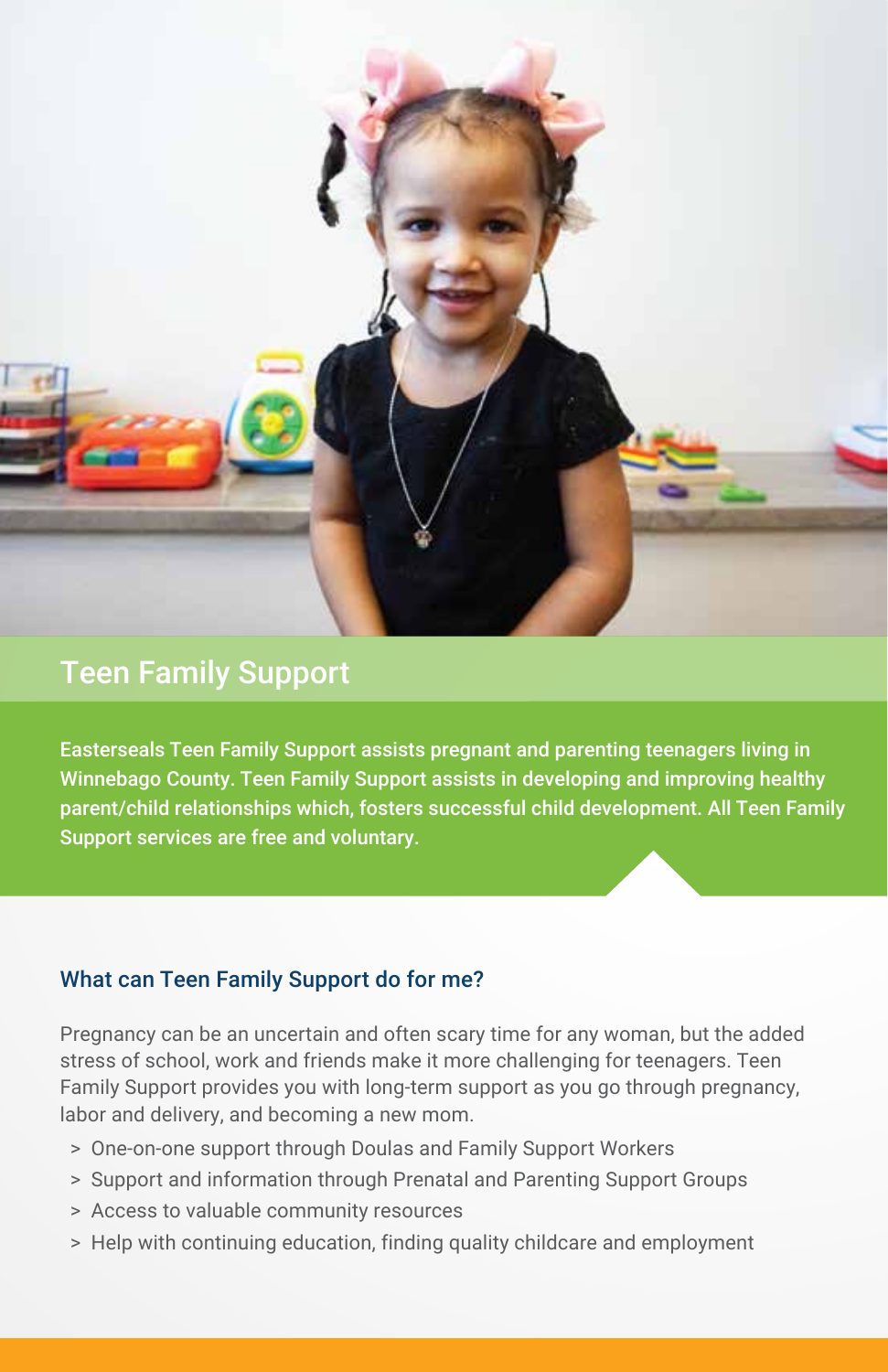### What can Teen Family Support do for my baby?

- > Family Support Workers perform developmental screenings while playing, walking and talking with your child. Family Support Workers make referrals to other needed services, if necessary.
- > Provides creative parent/child activities including arts and crafts, belly casts and journaling.
- > Staff provide Family Administered Neonatal Activities (FANA) to enhance the bonding experience between you and your new baby.
- > Fathers are welcome to participate in all activities and services.

#### What is a Doula?

Doulas provide teen mothers with education before, during and after the birth.

A doula is a female who is a trained and experienced labor companion from our community who provides you with prenatal information, support and labor and delivery assistance. Home visiting services are provided and the doula is available 24/7 to attend our laboring teen's births at local hospitals.

Prenatal Support Groups are offered to provide pregnant teenage mothers an opportunity to learn more about pregnancy and to meet other teenage mothers.

#### What is a Family Support Worker?

Family Support Workers provide the support and information you need to become a confident, self-sufficient parent.

Both Doulas and Family Support Workers discuss issues concerning a pregnant or parenting mom, including:

- > Promoting a healthy pregnancy, labor and delivery
- > Encouraging and supporting breastfeeding
- > Adjusting to becoming a parent
- > Helping your baby learn and grow
- > Understanding your child's behavior
- > Keeping you and your baby healthy